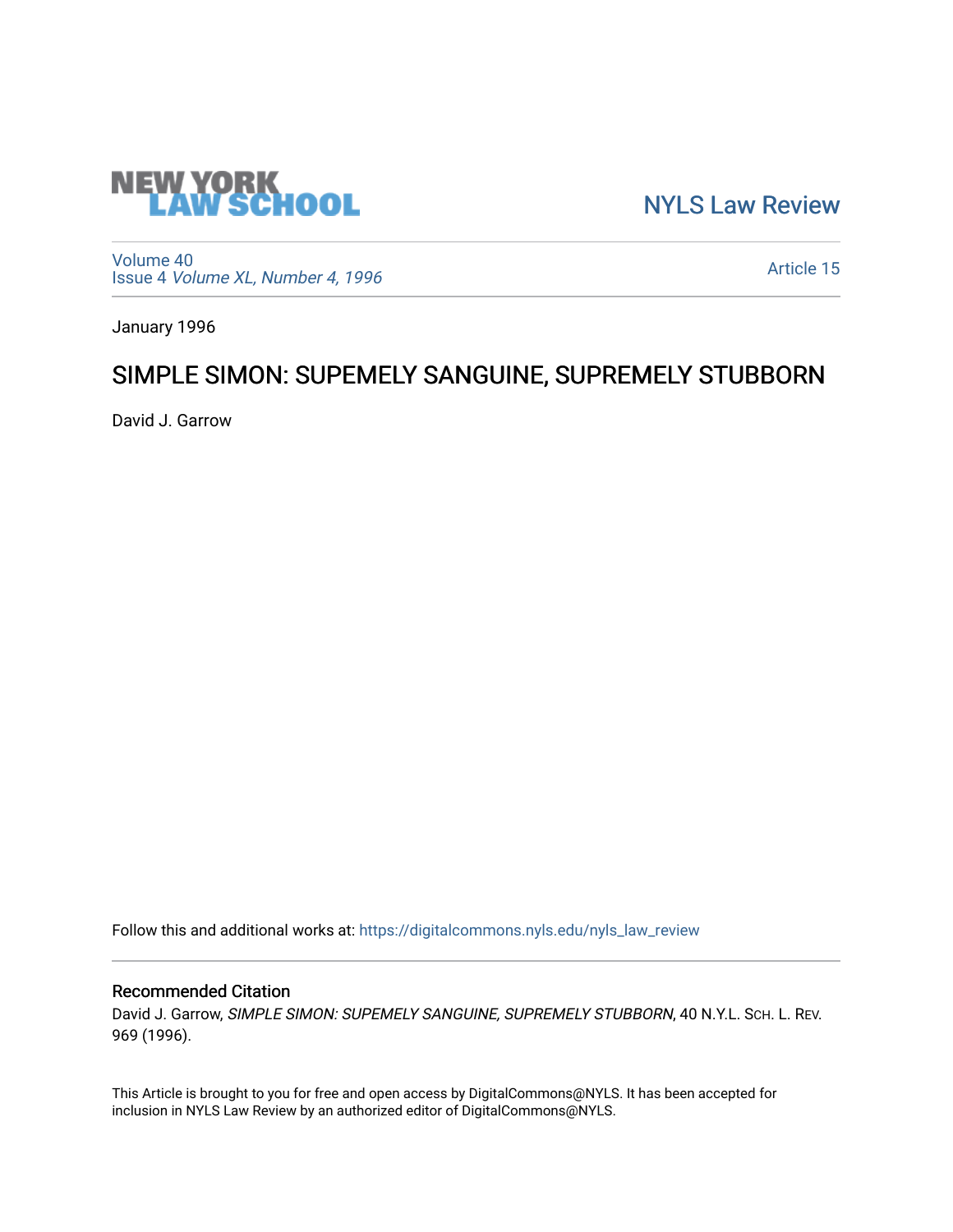# SIMPLE SIMON: SUPREMELY **SANGUINE,** SUPREMELY STUBBORN-

## DAVID **J. GARROW**\*\*

Published in August **1995,** James F. Simon's *The Center Holds: The Power Struggle Inside the Rehnquist Court,'* appeared just two months after the conclusion of one of the Supreme Court's two most surprising terms in the last two decades.<sup>2</sup> At least a trio of heavily publicized decisions-United *States v. Lopez,3 Adarand Constructors v. Pena,4* and *Miller v. Johnson*<sup>5</sup>—suggested to many commentators that the October 1994 term had witnessed a dramatic change in some of the most politically important aspects of the Court's behavior.<sup>6</sup>

Given such an unpredictable and unavoidable accident of timing with regard to the already scheduled publication of *The Center Holds,* Simon's publisher took the **highly** unusual step of sending out advance letters of reassurance to newspaper book review editors, "in case you and your reviewer have the feeling that the book has been overtaken **by** events. "I

But even before the book's actual publication, fellow Supreme Court scholars, such as the University of Virginia's David O'Brien, were mockingly suggesting, as would early reviewers, that the events of the October 1994 term ought to have persuaded Simon to change his title to "The Center Folds."<sup>8"</sup> Professor Simon, however, beginning with late July comments to Tony Mauro of *Legal Times,* stubbornly insisted that his

**\*** Copyright 1996 **by** David **J.** Garrow.

**\*\*** Distinguished Historian in Residence, The American University. **B.A. 1975,** Wesleyan University; M.A. **1978,** Ph.D. **1981,** Duke University.

**1. JAMES F. SIMON, THE CENTER HOLDS: THE POWER STRUGGLE INSIDE THE REHNQUIST COURT (1995).**

2. *See* Linda Greenhouse, *Farewell to the Old Order in the Court,* N.Y. **TIMES, July** 2, **1995,** § 4, at **1.** The second such term was of course October **1991.** *See* Linda Greenhouse, *Slim Margin: Moderates on Court Defy Predictions,* N.Y. **TIMES, July 5, 1992,** § 4, at **1** (describing the October **1991** term as "surprising and fascinating").

**3. 115 S.** Ct. 1624 **(1995).**

4. **115 S.** Ct. **2097 (1995).**

*5.* **115 S.** Ct. 2475 **(1995).**

*6. See, e.g.,* Tony Mauro, *Tug of War,* **LEGAL** TIMES, July **31, 1995,** at **S23** (describing the October 1994 term as "a dramatic, landmark term").

**7.** Letter from Victoria Meyer, Vice President and Director of Publicity, Simon **&** Schuster, to Jack Schwartz, Newsday **(July 11, 1995)** (copy on file with the *New York Law School Law Review).*

**8.** Mauro, *supra* note **6;** David **J.** Garrow, *The Center Folds,* **NEWSDAY,** Aug. **13, 1995,** at **32.**

969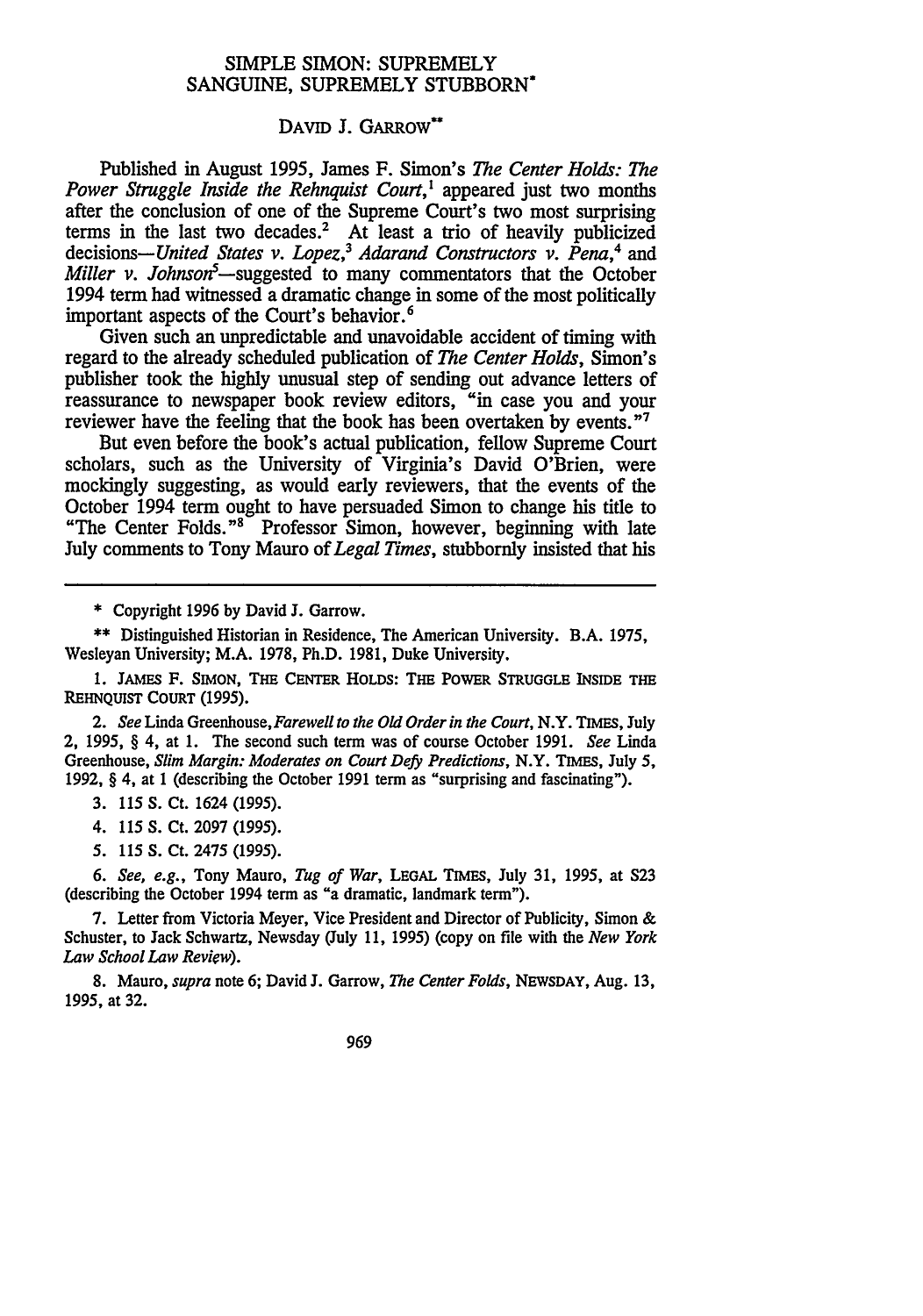book's thesis required no alterations or updating in light of the October 1994 term, and he strenuously rebutted other commentators who might now be more inclined than ever to "write off the Court as a conservative Court. It's not true."<sup>9</sup><br>In light of this background, Professor Simon's ongoing and

"unrepentant<sup>"10</sup> insistence in his October 31st Solomon Lecture, *Politics and the Rehnquist Court,* that the center continues to hold, unfortunately comes as no surprise to those of us who have held out faint but flickering hope that Simon would pull back from his defensively untenable position and acknowledge that the October 1994 term did indeed represent a notably significant alteration from the Rehnquist Court's prior 1986-1994 behavior.

In his Solomon Lecture, Professor Simon seeks some degree of definitional refuge behind a gentle rhetorical shift. Previously, in *The Center Holds,* Simon had forthrightly declared that the Rehnquist Court represented "a conservative judicial revolution that failed. $\frac{n_{11}}{n_{11}}$  Now, while nonetheless continuing to claim that "there has been no conservative judicial revolution, even considering the last term's Court decisions."<sup>12</sup> Simon has pulled back just a bit. He carefully stresses that a "conservative judicial revolution" would mean "a sudden and momentous change in the direction of the Court's civil rights and civil liberties decisions,"<sup>13</sup> a standard-vis-a-vis both "sudden and momentous" and also "direction"—that quietly enlarges and improves Simon's defensive position.

But that slight rhetorical improvement notwithstanding, Simon still remains painfully trapped-whether he elects to acknowledge it or not-within an awkward circumstance that was not initially of his own making but that is now very much of his own choosing. Virtually *all* other well-informed commentators on the Court readily acknowledge, especially with regard to cases involving race—Adarand,<sup>14</sup> Miller,<sup>15</sup> and also less dramatically *Missouri v. Jenkins'6 -that* the October 1994 term witnessed more notably successful conservative activism than any prior

9. Mauro, *supra* note 6, at **S26** (quoting Simon).

**10.** James F. Simon, *Politics and the Rehnquist Court,* 40 N.Y.L. ScH. L. REV. 863 (1996).

- 11. SIMON, *supra* note 1, at 11.
- 12. Simon, *supra* note 10, at 863.
- 13. *Id.*
- 14. 115 S. Ct. 2097 (1995).
- *15.* 115 S. Ct. 2475 (1995).
- 16. 115 S. Ct. 2038 (1995).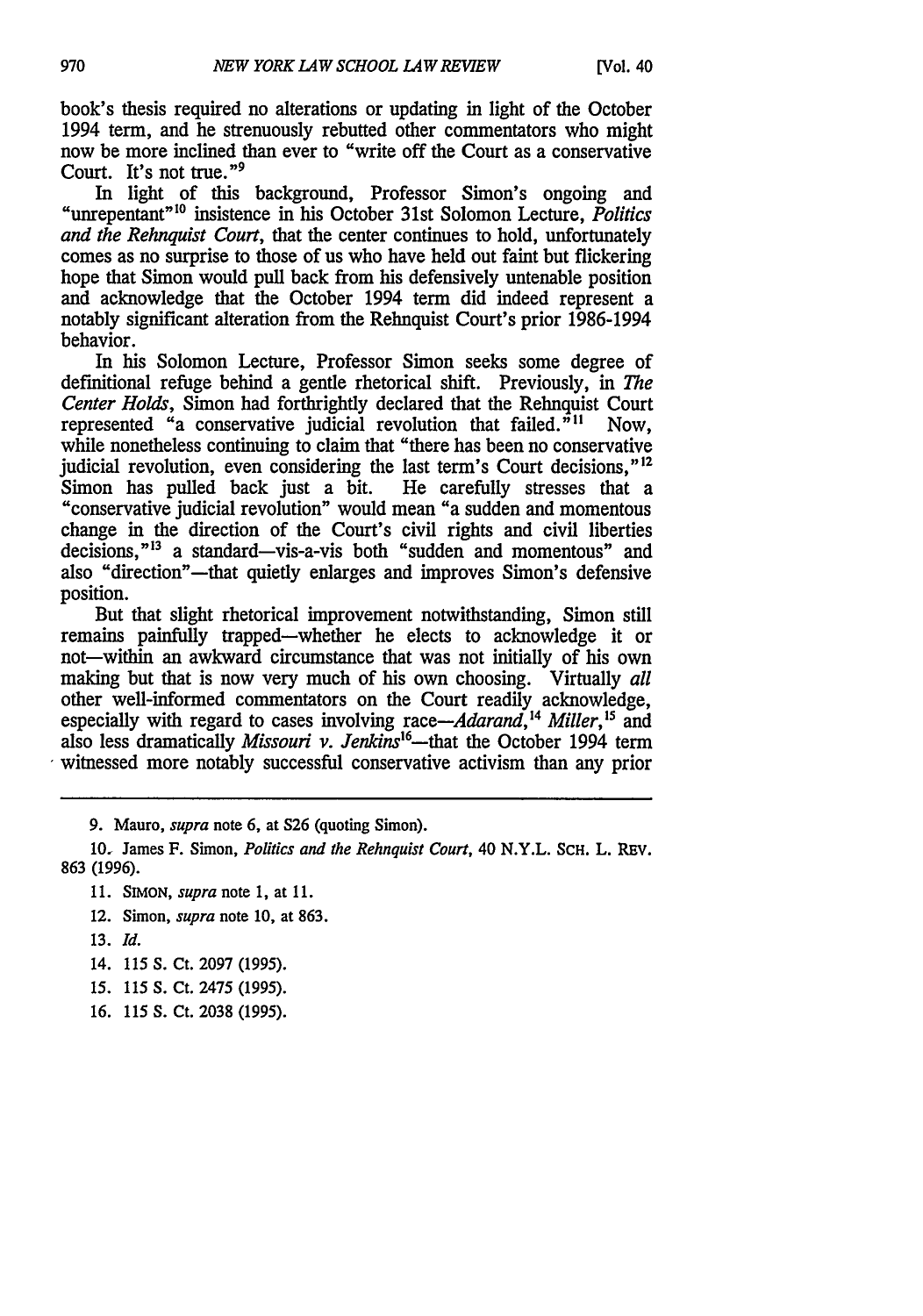term of the Rehnquist Court.'7 In the face of this conflict, Professor Simon in his Solomon Lecture has made two essential choices. The first, which is readily visible and largely uncontroversial, involves contending not so much that "the center holds" but that Justices Sandra Day O'Connor and Anthony M. Kennedy undeniably still represent the center of the Rehnquist Court.'8 The second, which is confronted at the outset of Simon's Solomon Lecture but then not addressed further, involves acknowledging fully and frankly just how large and wide a range of reviewers have politely rejected Simon's thesis as unpersuasive and incorrect. **' 9**

Simon is simply voicing agreement with the almost universally-shared conventional wisdom when he emphasizes that within the Court, "the critical battle continues to be for the minds and votes of the two pivotal Justices, Anthony Kennedy and Sandra Day O'Connor."<sup>20</sup> When Simon, in the last quarter of his Solomon Lecture, finally confronts the spiraling conservative activism of the October 1994 term, he returns again and again to this same point, stressing that Justices Kennedy and O'Connor *"still* hold the balance of power on this Court, as they have since Kennedy took his seat in 1988. $n^2$  In his July interview comments to Mauro, Simon conceded that when Justices Kennedy and O'Connor "are swayed to the right, it is a right-wing majority, $"^{22}$  but in his Solomon Lecture, Simon regrettably returns to a stance of understating the extent to which Justices Kennedy and O'Connor, particularly in the October 1994 term, have been voting with the Court's three most resolutely conservative members, Chief Justice William H. Rehnquist and Justices Antonin Scalia and Clarence Thomas. Although "both Kennedy's and O'Connor's values

*17. See Constitutional Law Conference Probes Impact of Supreme Court's 1994-95 Term,* 64 U.S. L.W. 2240 (Oct. 24, 1995); *cf.* A.E. Dick Howard, *Chief Enigma,* **81** A.B.A. J. 66, 69 (Oct. 1995) (asserting that the October "1994 term brought the Court closer to a working conservative majority," and that "the more conservativejustices have mounted increasingly aggressive challenges to much of the judicial landscape...").

18. *See* Marcia Coyle, *An Emboldened Majority Breaks Ground,* **NAT'L** L.J., July **31,** 1995, at **C2;** Stuart Taylor, Jr., *Looking Right at the Justices,* **LEGAL TIMEs,** Oct. 2, 1995, at 527.

19. *See* David **C.** Frederick, *The Documents in the Case,* WASH. POST BK. WORLD, Sept. 17, 1995, at 6; John Gamino, *In the Center of Things, Judicially Speaking: A Reporter Argues that the U.S. Supreme Court is Shunning Conservatism, DALLAS* **MORNING** NEws, Sept. 17, 1995, at 8J; **E.** Nathaniel Gates, *The Lawyer's Bookshelf,* N.Y. L.J., Oct. 17, 1995, at 2; David Andrew Price, *Looking Closely at the High Court,* **WALL ST. J.,** Aug. 16, 1995, at A8.

22. Mauro, *supra* note 6, at S26.

<sup>20.</sup> Simon, *supra* note **10,** at 864.

<sup>21.</sup> *Id.* at 872.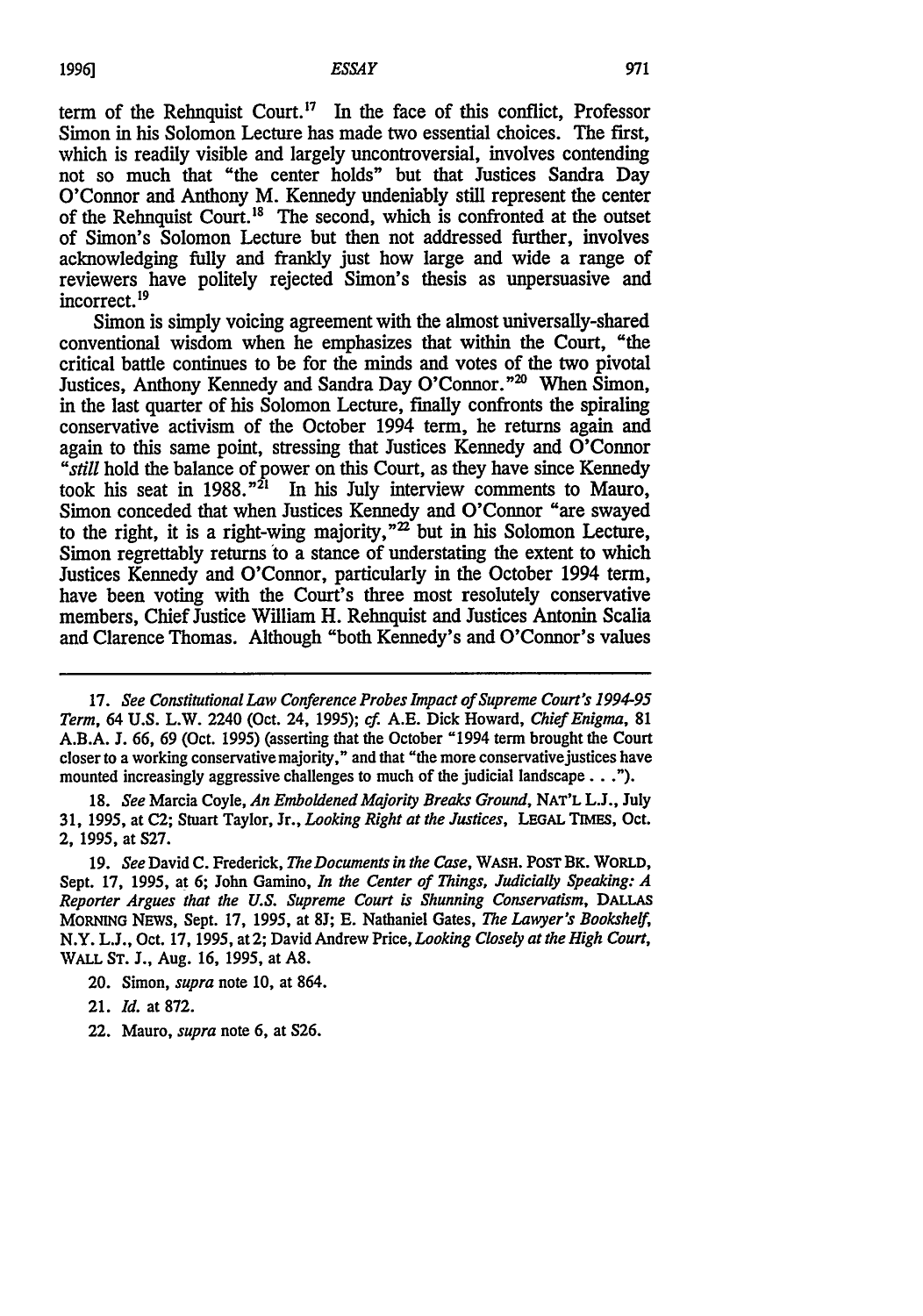are essentially conservative," Simon correctly concedes, "they have *frequently* resisted pressures from the right wing of the Court **. ..**to commit themselves to a resolute  $[ly]$  conservative constitutional vision.<sup>"23</sup>

Here Simon errs, for while one can—as he indeed does—invoke Justice O'Connor's reliance upon what Mauro terms "her now trademark fretful concurrences<sup>"24</sup> as powerful evidence that any five-vote majority in which Justice O'Connor is the fifth vote may well stand for something less than it ostensibly holds, $25$  in the October 1994 term Justice  $O'Connect$ -like Justice Kennedy, with one very notable exception<sup>26</sup>-was a consistent, if sometimes ambivalent, member of the Rehnquist Court's conservative majority. Thus, any assertion that Justices O'Connor and Kennedy "frequently" refuse to join with their three most conservative brethren is now inescapably incorrect and out of date.

Part of the problem here, not just for Professor Simon but for many other Court commentators as well, is the interpretive mind-set that understandably arose in the wake of the October 1991 term's two most heralded and surprising decisions, *Lee v. Weisman'7* and the landmark ruling in *Planned Parenthood of Southeastern Pennsylvania v. Casey.'* In both *Lee and Casey,* much to the dismay of the Court's most conservative justices and much to the astonishment of many observers, both Justices Kennedy and O'Connor sided with the more moderate trio of Justices Souter, Stevens, and the now-retired Harry Blackmun to frustrate the conservatives' hopes.29

In the wake of *Lee* and especially *Casey,* Court watchers celebrated the triumph of moderation-a soothing reaction that was best symbolized

- 23. Simon, *supra* note 10, at 875 (emphasis added).
- 24. Mauro, *supra* note 6, at S26.

25. See particularly Jeffrey Rosen's excellent "op-ed" essay, *Make Up Our Mind, Justice O'Connor,* N.Y. TIMES, Dec. 26, 1995, at A21 (describing how in *Miller v. Johnson,* for example, O'Connor "added an anguished concurring opinion that denied the logical implications of the decision she had joined."). *See also* Lyle Denniston, *The Pivotal Vote,* BALT. SuN, Oct. 1, 1995, at **Al.**

26. In *U.S. Term Limits, Inc. v. Thornton,* 115 **S.** Ct. 1842 (1995), the heavily publicized Arkansas "term limits" case, Justice Kennedy concurred with the more "moderate" foursome of Justices Stevens, Souter, Ginsburg, and Breyer, rather than with the Chief Justice and Justices O'Connor, Scalia, and Thomas.

- 27. 505 U.S. 577 (1992).
- 28. 505 U.S. 833 (1992).

29. *See* Ronald Dworkin, *The Center Holds!*, N.Y. REV. OF BOOKS, Aug. 13, 1992, at 29 (describing how the Court's ruling in *Planned Parenthood of Southeastern Pennsylvania v. Casey* astounded many observers); Linda Greenhouse, *Changed Path for Court? New Balance is Held by 3 Cautious Justices,* N.Y. TIMES, June 26, 1992, at **Al** (describing how the Court's ruling in *Lee v. Weisman* defied expectations).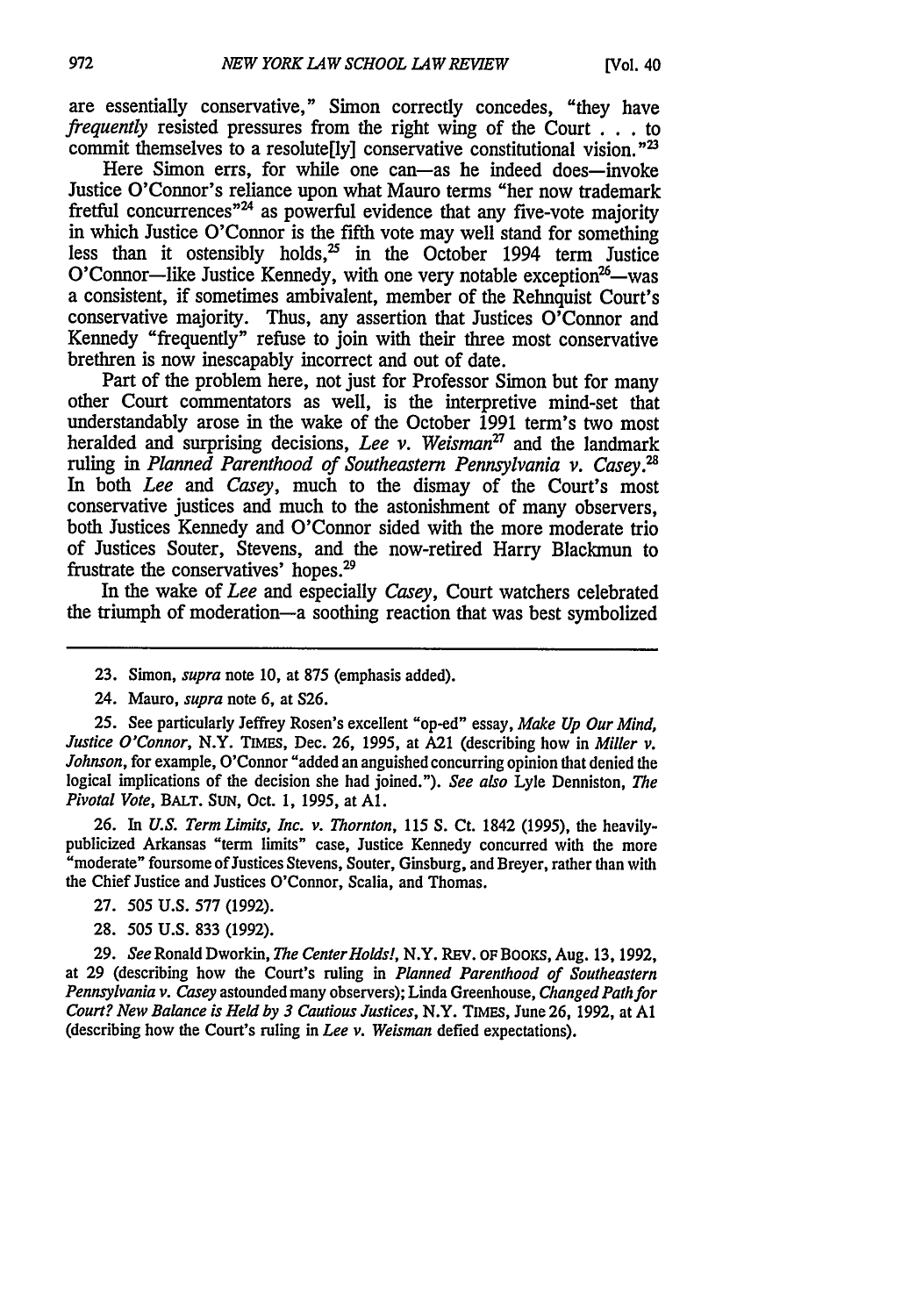and represented by Ronald Dworkin's essay in the *New York Review of Books* entitled "The Center Holds!"<sup>30</sup> (and note the exclamation mark!). But we-and I use that word most inclusively-have to varying degrees made more of *Lee and Casey* in seeking to understand the behavior of the Rehnquist Court-and particularly Justices O'Connor and Kennedy-than should be the case. I would yield to no one in reiterating once again the truly landmark stature of the "trio" opinion of Justices O'Connor, Kennedy, and Souter in *Casey*,<sup>31</sup> an opinion that both protects and enshrines the constitutional core of *Roe v. Wade32* and that may also represent the most important statement about the Court's own institutional role in the American political system since at least *Cooper v. Aaron,33* but the record now shows us-especially the record of the October 1994 term-that the behavior of Justice O'Connor and particularly Justice Kennedy in those two highly controversial October 1991 term cases was *unrepresentative rather than typical* of how they would vote in nonabortion and non-school prayer disputes during the three successive terms. As Professor Simon rightly says, "the center of gravity" on the Rehnquist Court lies "where  $\ddot{O}$ "Connor and Kennedy sit"<sup>34</sup>—but he needs to acknowledge that of late the center of gravity has indisputably moved rightward. As he notes, "both Justice O'Connor and Justice Kennedy's values are essentially conservative."<sup>35</sup> The exceptional events of the October 1991 term should not blind us to, or distract us from, this unavoidable and now undeniable fact.

Let me cavil briefly with three passing particulars in the text of Professor Simon's Solomon Lecture before returning to the larger issue of *The Center Holds.* First, when speaking implicitly of *Shaw v. Reno36* (a leading and well-known Rehnquist Court voting rights decision that is never mentioned in *The Center Holds),* Simon asserts that the congressional districting plan at issue in *Shaw* "would have given"<sup>37</sup> Black North Carolinians increased representation by Black Members of

30. Dworkin, *supra* note 29, at 29-33.

31. *See, e.g.,* David J. Garrow, *A Landmark Decision,* 39 DISSENT 420, 427-29 (Fall 1992); David J. Garrow, *A Deadly, Dying* [Anti-Abortion] *Fringe,* N.Y. TIMEs, Jan. 6, 1995, at A27; David J. Garrow, *From* Brown *to* Casey: *The U.S. Supreme Court and the Burdens of History, in* RACE, LAW AND CULTURE: REFLECTIONS ON *Brown v. Board of Education* (Austin Sarat ed., forthcoming 1996).

- 33. 358 U.S. 1 (1958).
- 34. Simon, *supra* note 10, at 875.
- 35. Id.
- 36. 113 S. Ct. 2816 (1993).
- 37. Simon, *supra* note 10, at 868.

<sup>32. 410</sup> U.S. 113 (1973).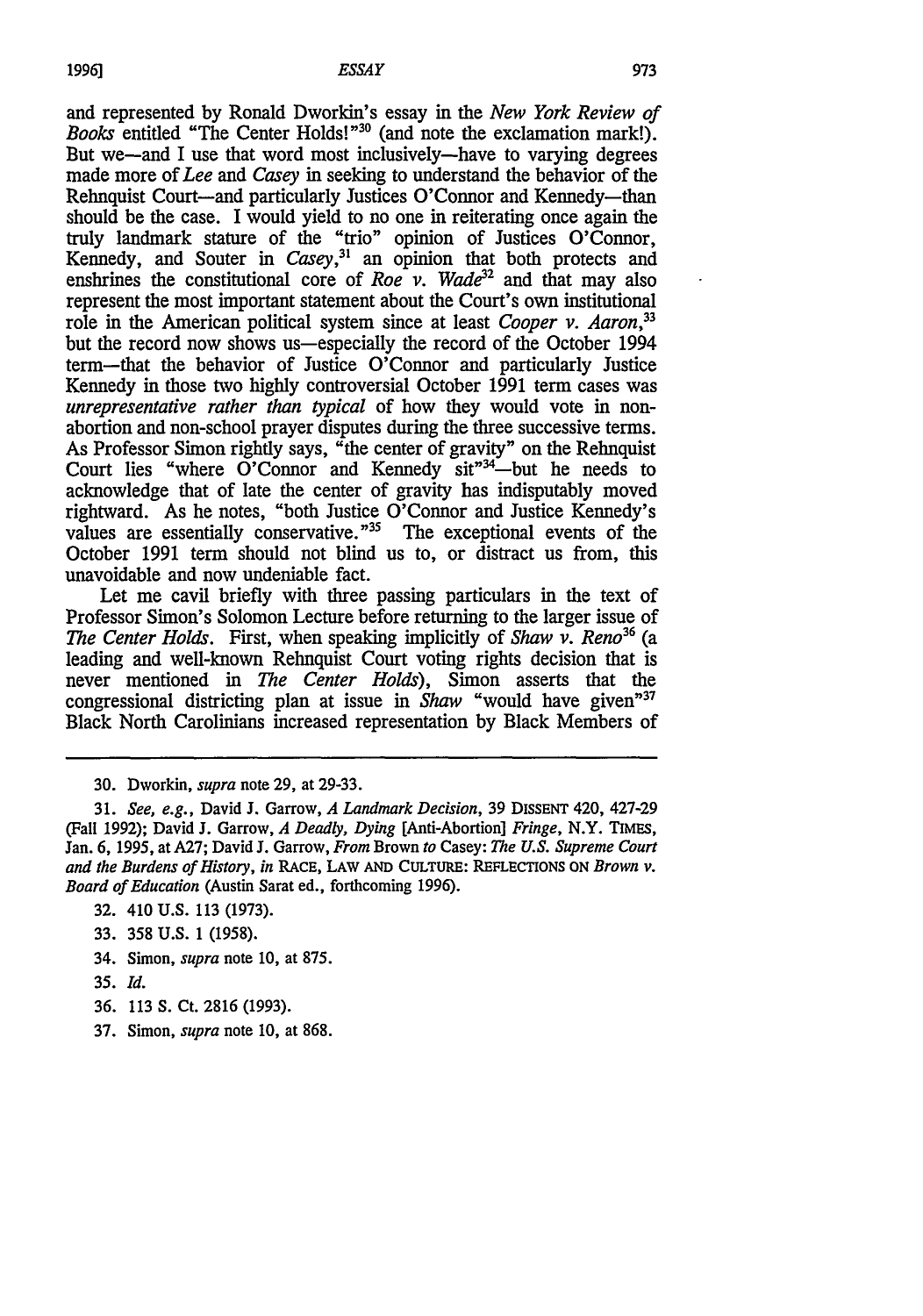Congress, rather than correctly noting that in **1992** the plan's First and Twelfth Districts *had already done so*—newly elected Black Representatives Eva Clayton and Melvin Watt, respectively.<sup>38</sup>

Second, I believe Professor Simon unintentionally errs when seeking to describe the path of his own research concerning *Patterson v. McLean Credit Union.<sup>39</sup>* After indicating that he first-began his research for *The Center Holds* in the fall of **1989** (some four months after the decision in *Patterson),* he goes on to say that "as I dug into the internal Court documents" concerning *Patterson* "I discovered" that "liberals on the Court privately considered" that Chief Justice Rehnquist's "larger purpose<sup>"40</sup> in *Patterson* was to attain an overruling of the Court's 1976 decision in *Runyon v. McCrary*.<sup>41</sup> However, from the very day-April **25,** 1988-that the Court by a five to four margin publicly announced that *Patterson* was being set down for reargument to examine the question of whether or not the Court's interpretation in *Runyon* that the statutory language of 42 U.S.C. 1981, first enacted in the Civil Rights Act of 1866, did indeed apply to acts of racial discrimination in private employment should be reconsidered,<sup>42</sup> a plethora of journalists and commentators expressed surprise and alarm at the agenda that the Chief Justice and his allies had propounded so explicitly.<sup>43</sup>

Third, Simon passingly asserts, early in his Solomon Lecture, that the Republican-appointed justices of the Rehnquist Court "have not . . . . 'followedl the l'iliction returns.'<sup>n44</sup> Simon subsequently does not 'follow $[ed]$  then 'iliction returns.'"<sup>44</sup>

**38.** For information on Clayton, Watt, and their districts, see **CONG. Q.** WKLY. REP.: SPECIAL **REPORT,** Jan. **16, 1993,** at **118-19;** and THE ALMANAC OF AMERICAN **POLrTICS 1996** at **993-95, 1016-18** (Michael Barone et **al.** eds., **1995).**

- 40. Simon, *supra* note **10,** at **866.**
- 41. 427 **U.S.** 160 **(1976).**
- 42. 485 **U.S. 617 (1988).**

43. *See, e.g.,* Stuart Taylor Jr., *Court, 5-4, Votes To Restudy Rights In Minority Suits,* N.Y. TIMES, Apr. **26, 1988,** at **Al,** A24; Stuart Taylor Jr., *One Vote* **Tips** *a Balance on Civil Rights,* N.Y. **TIMES,** May **1, 1988,** § 4, at **28;** Stuart Taylor Jr., *High Court Getting Unusual Plea Not to Reverse Key Rights Ruling,* N.Y. TIMES, June 24, **1988,** at **Al,** B5; Linda Greenhouse, *Justices Seem Unswayed by Civil Rights Debate They Sought,* N.Y. TIMES, Oct. **13, 1988,** at **A23;** *see also* Marvin **E.** Frankel, Runyon v. McCrary *Should Not Be Overruled,* **67** WASH. **U. L.Q. 1 (1989);** Paul Reidinger, Runyon *Under the Gun,* **A.B.A. J.,** Nov. **1, 1988,** at **78;** Mark Tushnet, Patterson *and the Politics of the Judicial Process,* **SUP. CT.** REv. 43 **(1988).** Also note John Hope Franklin, *The Civil Rights Act of 1866 Revisited,* 41 **HASTINGS L.J. 1135** (July **1990)** and Kenneth L. Karst, *Private Discrimination and Public Responsibility:* Patterson *in Context,* SUP. **CT.** REv. 1 **(1989).**

44. Simon, *supra* note **10,** at 864.

**<sup>39.</sup>** 491 **U.S.** 164 **(1989).**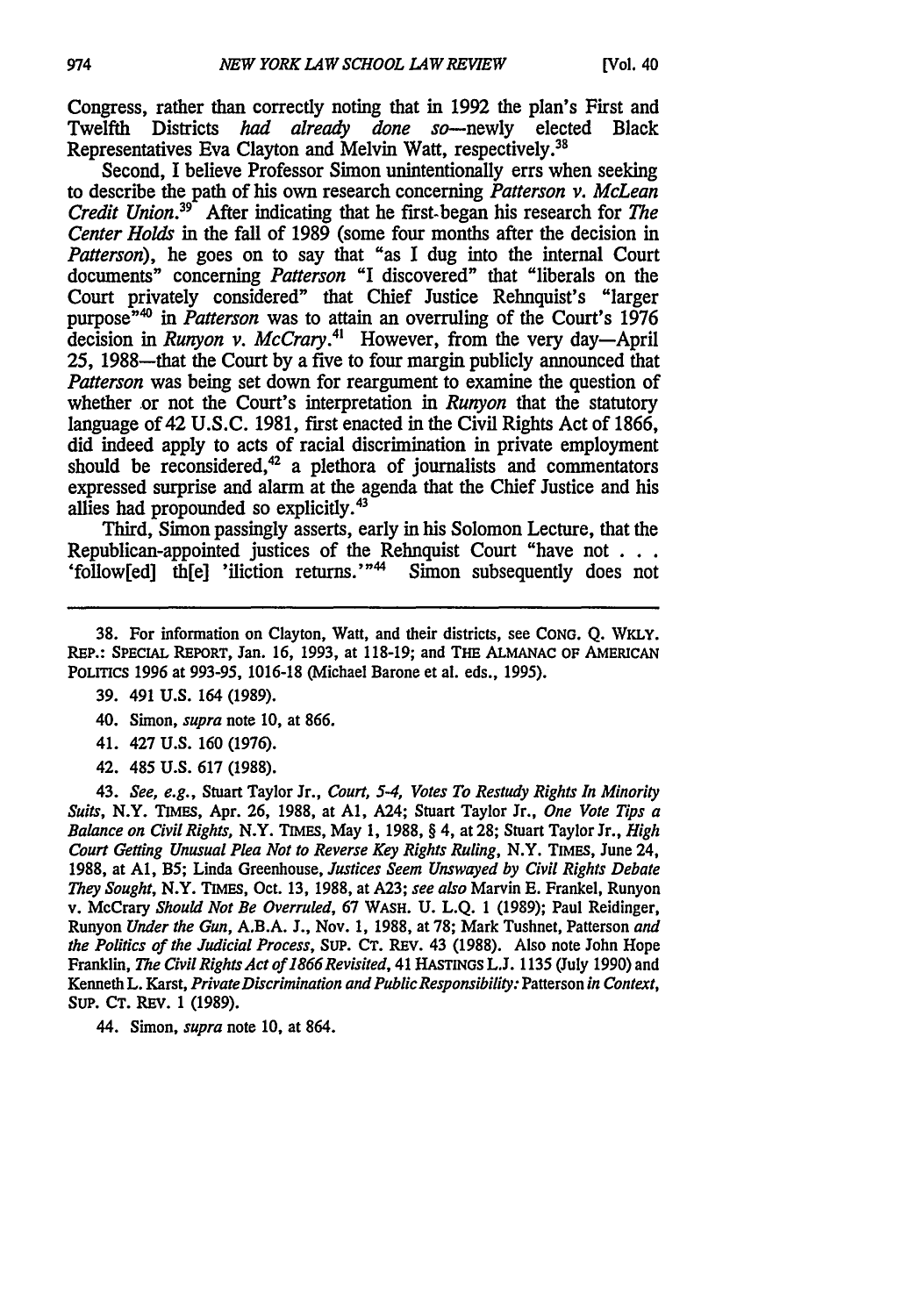argue or explicate this contention in any further detail, but as Jeffrey Toobin pointed out in a brief early review of *The Center Holds in The New Yorker,* here again Simon is "dead wrong,"45 for the October 1994 term's *Adarand Constructors v. Pena*,<sup>46</sup> just like the 1991 October term's *Casey,47* actually illustrates how "[o]nce more, the Justices have fallen smartly in step with the voters."

In his Solomon Lecture, the "unrepentant"49 Professor Simon seems to seek glory for his wounds by proudly highlighting both Toobin's declaration that the central thesis of *The Center Holds* was "dead wrong""° and Jeffrey Rosen's reminder in the *New York Times Book Review* that the time lag between *The Center Holds* and the events of the October 1994 term exemplify "the dangers of generalizing from a few prominent cases about the success or failure of judicial revolutions."<sup>51</sup>

But Professor Simon does not seek further glory in the similar wounds he has suffered at the hands of numerous additional reviewers. Many, like Rosen, apologetically noted how Simon was a victim of unfortunate timing, with his book appearing just "two months after the conservative judicial revolution finally succeeded." $2^2$  David Andrew Price, writing in the *Wall Street Journal,* advised readers to "[p]ity the poor author" who "is indeed a victim of bad luck,"<sup>53</sup> and Kim Isaac Eisler, reviewing *The Center Holds* for *Legal Times,* warned subscribers that "Simon's thesis. **.** . is already dated" because of the "flurry of conservative rulings that seemed to make a lie of his title."<sup>54</sup> Eisler speculated in print about "rumors that the title would be changed or even that the publication date would be postponed until major revisions were made<sup>[1]</sup>....<sup>"55</sup> and in *The Nation,* Mary Ellen Gale, stressing how the October 1994 term's race

45. Jeffrey Toobin, *Chicken Supreme,* **THE NEW YORKER,** Aug. 14, 1995, at **81.**

46. 115 **S.** Ct. 2097 (1995).

48. Toobin, *supra* note 45, at 82.

49. Simon, *supra* note 10, at 863.

50. Toobin, *supra* note 45, at 81.

*51.* Jeffrey Rosen, *Disorder in the Court,* N.Y. **TIMES** BK. REV., Aug. 20, 1995, at **10, 11.**

52. *Id.* at **10;** *see also* Frederick, *supra* note 19; Gamino, *supra* note 19.

53. Price, *supra* note 19.

54. Kim Isaac Eisler, *The Shifting Power Blocs of the High Court,* **LEGAL** TIMES, Aug. 28, 1995, at 54; *see also* Erwin Chemerinsky, *Book Reviews,* **TRIAL,** Dec. 1995, at 53 (asserting that Simon's "overall conclusion is questionable... [and] [o]ne wonders whether Simon would modify his conclusion in light of the just-completed Supreme Court term... . **").**

55. Eisler, *supra* note 54.

<sup>47. 505</sup> **U.S.** 833 (1992).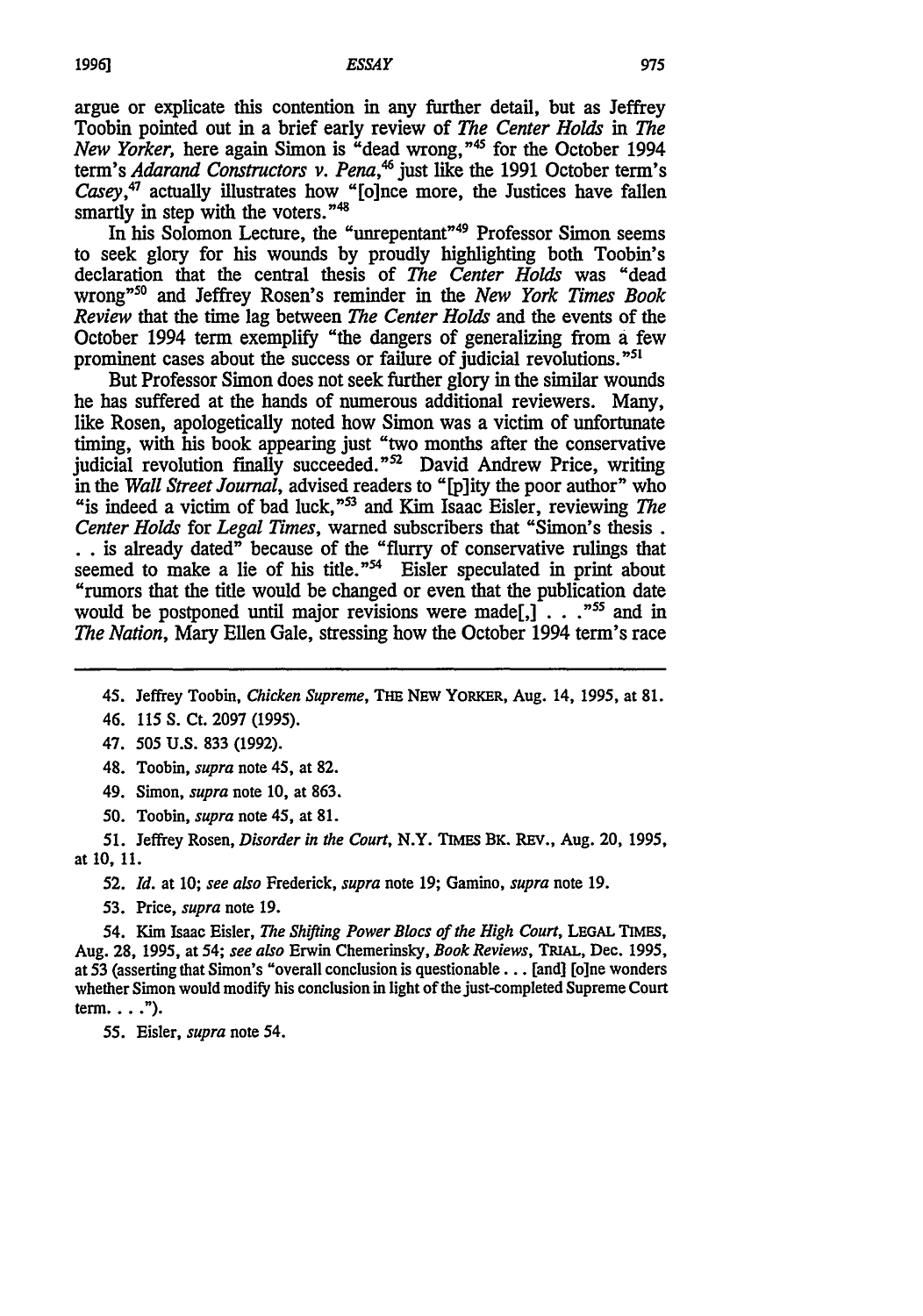cases "starkly contradict the thesis of Simon's book," termed *The Center Holds* "wistfully anachronistic."<sup>56</sup>

At the opposite end of the political spectrum, Curtis Gannon in the *Washington Times* echoed Jeffrey Rosen in calling *The Center Holds "an* object lesson in the dangers of Supreme Court prognostication . . .<sup>"57</sup> Gannon uncharitably dismissed the book as "too premature to qualify as history and too dated to be journalism[,] . . . <sup>"58</sup> but in the *New York Law Journal,* Professor Nathaniel Gates of Cardozo Law School implicitly disagreed, saying that *The Center Holds* unfortunately was "celebratory history."<sup>59</sup> Gates pronounced Simon guilty of "a hapless confounding of fact and sentiment," and proclaimed that Simon seemed "oblivious to the vortex of error into which he has so publicly fallen." $\omega$  Gates termed Simon's thesis "a jazzed-up, book-length version of an argument put forth in a slew of articles published" soon after the Court's unexpectedly moderate October 1991 term,<sup>61</sup> and contended that had Simon looked less selectively at the Rehnquist Court's first eight terms (1986 to 1993), such a more comprehensive survey "would have revealed the Court majority's unmistakable commitment to the continued advance of crucial aspects of a broad conservative agenda."<sup>62</sup>

Concluding, like so many others, that "Simon's claim that the center holds will not bear scrutiny," Gates branded Simon's tome "a failure characterized by enviable style and aplomb."<sup>63</sup> But *savoir-faire* is an inadequate surrogate for scholarly sagacity, and wishful thinking, while often reassuring, is an insufficient substitute for tough-minded candor and can mislead the unwary. Kim Eisler, after acknowledging how Simon's basic thesis was "already dated,"<sup>64</sup> nonetheless confessed that from his own resolutely liberal perspective, "I don't believe that one can step away from *The Center Holds* without feeling optimistic that . . . [Justices] Kennedy and O'Connor will continue to come through when the chips are down.<sup>"55</sup> Here once again, the 1992 moral of *Casey*<sup>66</sup> is unfortunately

- **60.** *Id.*
- **61.** *Id.*
- **62.** *Id.*
- **63.** *Id.*
- 64. Eisler, *supra* note 54.
- *65. Id.*

<sup>56.</sup> **Mary** Ellen Gale, *Supreme Reactionaries,* **THE** NATION, **Sept.** 11, 1995, at 242, 243-44.

**<sup>57.</sup>** Curtis Gannon, *Instructive Glimpses ofan Evolving Court,* **WASH. TIMES, Sept. 9, 1995, at D3.**

**<sup>58.</sup>** *Id.*

**<sup>59.</sup>** Gates, *supra* note **19,** at 2.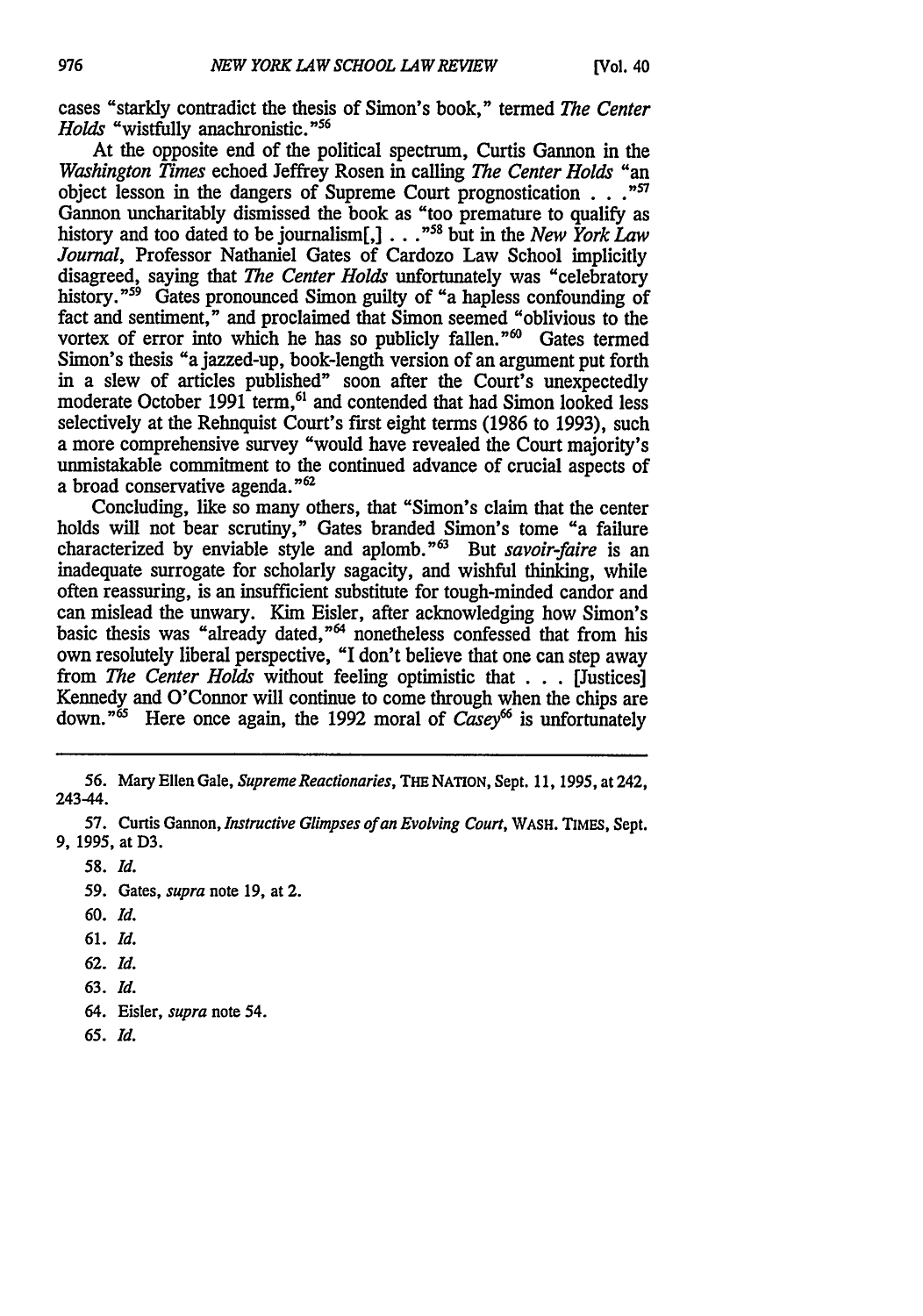being applied far too broadly. Indeed, in what I believe is undeniably far and away the most memorable single comment on Professor Simon's book, **Eisler** ends his *Legal Times* essay **by** concluding that *"The Center Holds* makes it easier to sleep.<sup>"67</sup> With praise like that, being called "dead wrong" may not be bad at all.

In short, Professor Simon's Solomon Lecture represents a missed opportunity to update, improve, and make amends for some overstatements in *The Center Holds.* Simon may not be cavalier in his contentions, but **by** reiterating the now-obsolete perspective of *The Center Holds,* he regrettably restates what is in its essence an overly simple and overly sanguine view of the present-day Rehnquist Court.<sup>68</sup>

**67.** Eisler, *supra* note 54.

**<sup>66.</sup>** *505* **U.S. 833** (1992).

**<sup>68.</sup>** Even as this essay goes to press, ongoing decisions from October **1995** term continue to suggest that "the center" of Justices O'Connor and Kennedy has indeed "folded." *See, e.g.,* Seminole Tribe of Fla. v. Florida, 64 U.S.L.W. 4167 (Mar. 27, 1996) (O'Connor & Kennedy join Chief Justice Rehnquist and Justices Scalia and Thomas in a five to four holding that *The New York Times* terms "a revolutionary, indeed reactionary, interpretation of federalism." N.Y. TIMEs, Mar. 29, 1996, at A20).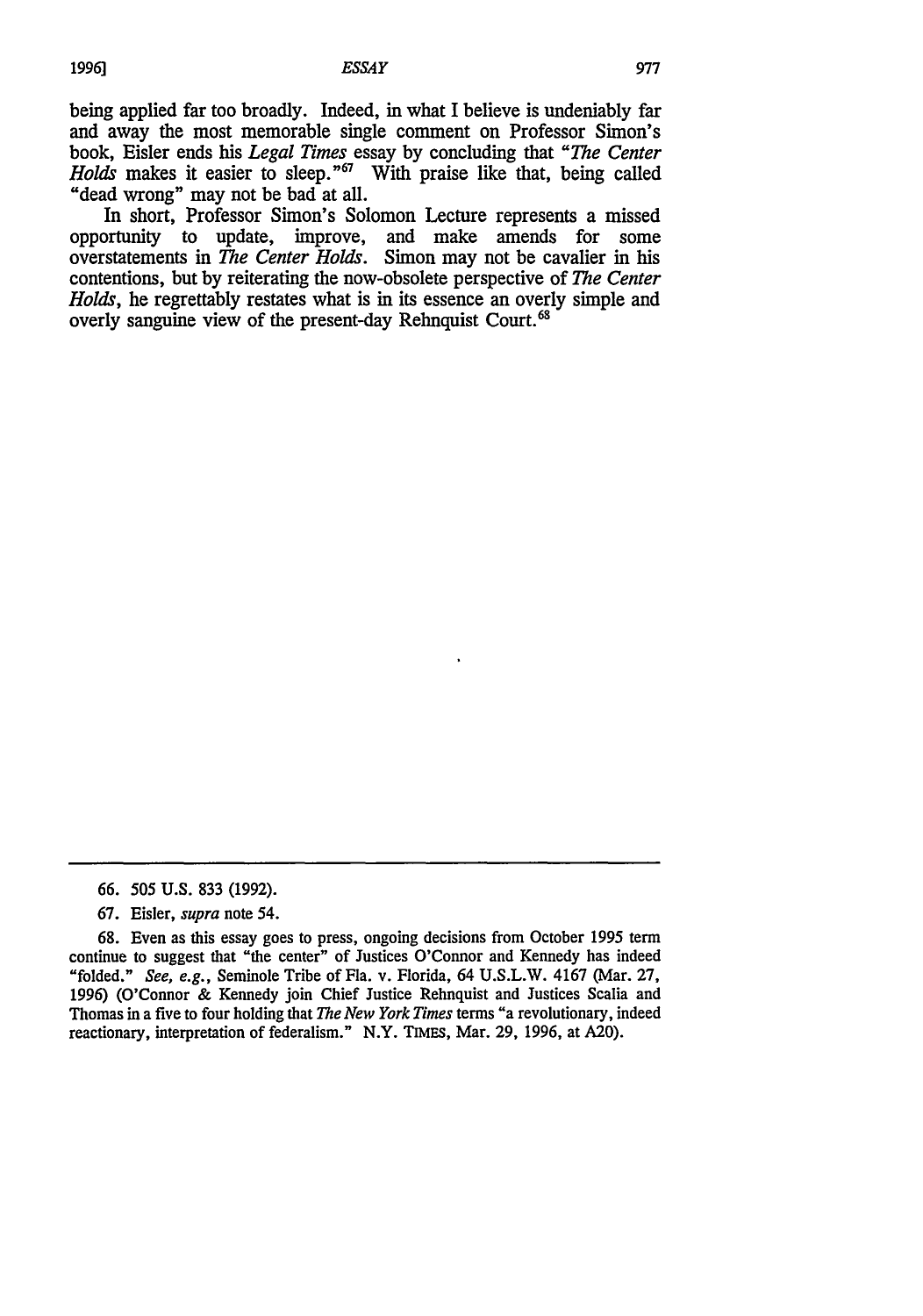#### APPENDIX

## "The Center Folds"

# By David **J.** Garrow

# Newsday, 13 August **1995,** pp. 32, 34.

Poor Jim Simon! Six years ago, now-retired U.S. Supreme Court Justice Harry Blackmun exclaimed "Poor Joshua!" while dissenting from a decision involving a young boy who had been violently abused by his father. James Simon, a professor and former dean at New York Law School, hasn't suffered any physical harm, but the damage that the Supreme Court's new shift to the right may do to Simon's admirable book on the Court certainly involves insult if not injury.

Simon concentrates on the Court's evolution since 1986, when William Rehnquist replaced Warren Burger as Chief Justice. He devotes particular attention to several five-to-four decisions from 1990 and 1992 that turned back conservative efforts to undercut the First Amendment and to overrule *Roe v. Wade.* One of those cases, *Planned Parenthood of Southeastern Pennsylvania v. Casey,* may well go down in history as the most important Supreme Court decision in a generation, but Simon's understandable desire to extrapolate broadly from the events of several years ago has left him wide open to grave embarrassment at the hands of the Court's newly energized five-member conservative majority.

Most unfortunately, Simon's chagrin begins with the very title that he and his publishers several months ago chose: "The Center Holds." Given what the conservative bloc (Chief Justice Rehnquist and Justices Sandra Day O'Connor, Antonin Scalia, Anthony Kennedy and Clarence Thomas) has done in the interim, "The Center Folds" would have been far better, and might have generated additional orders from uninformed readers expecting to enjoy the photos.

In the wake of the starkly conservative, five-to-four rulings that the Court handed down in April, May and June, involving a raft of issues ranging from affirmative action and voting rights to Congress' "commerce clause" power and the separation of church and state, "The Center Holds" includes a number of now-outdated comments that Simon must be itching to revise. He sanguinely terms the Rehnquist Court's pre-1995 record "a conservative judicial revolution that failed," never mentioning a landmark 1994 property rights decision, *Dolan v. City of Tigard,* which was a dramatic precursor to the Court's 1995 handiwork. Simon likewise prematurely concludes that "the conservative on the Rehnquist Court did not create a revolution in civil rights law," a conclusion rendered utterly obsolete by the Court's newest holdings concerning affirmative action programs and racially designed congressional districts.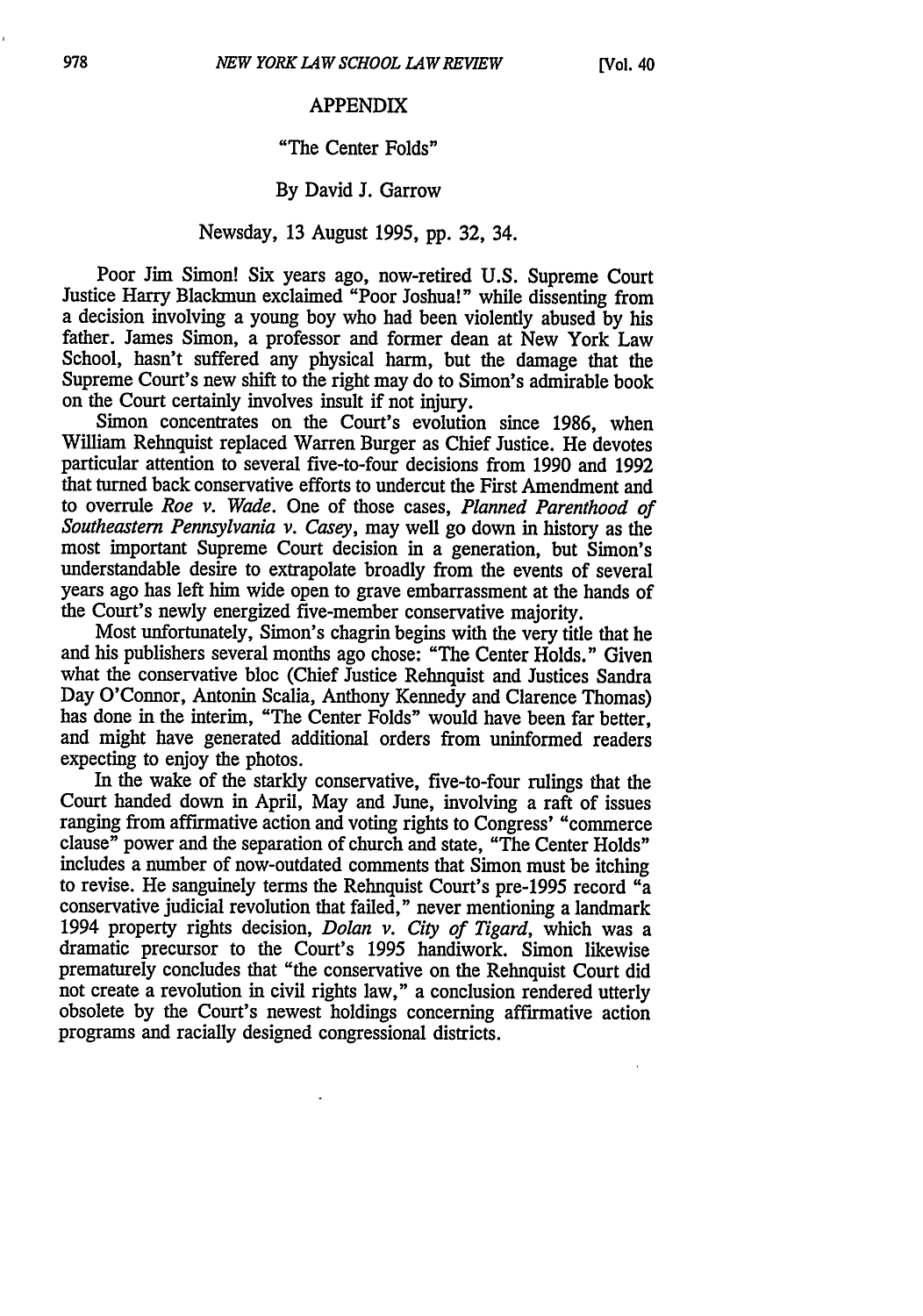"The Center Holds" includes several extremely proficient 'inside the Court' narratives of the justices' private debates over important late-1980s cases such as *Patterson v. McLean Credit Union,* accounts that are based largely on the files of former Justice Thurgood Marshall, which were opened to researchers following Marshall's death in 1993. The book also visibly benefits from interviews that Simon has had with both former Justice Lewis Powell, who retired in 1986, and with Harry Blackmun, who retired in 1994. Concerning the Court's youngest justice, Clarence Thomas, Simon reports that "One member of the Court said that he did not know Thomas any better after serving with him for several terms than he did when Thomas first joined the Court."

Simon is usually a dependable and perceptive student of the Court. His embarrassing vulnerability to predictive errors brought about by this year's dramatic shift, however, stems principally from one mistake: his erroneous expectation that the two newest justices, Ruth Bader Ginsburg and Stephen Breyer, both moderate Democrats appointed by President Clinton, would prove more influential in determining the Court's lineup than would the two most unpredictable members, Anthony Kennedy and Sandra O'Connor.

In 1992, in *Planned Parenthood v. Casey,* both Kennedy and O'Connor joined with the Court's two most pronounced moderates, John Paul Stevens and David Souter (and the now-retired Harry Blackmun) to reaffirm *Roe v. Wade.* Ginsburg and Breyer's additions may give *Roe six* supporters out of nine, but abortion aside, on most hotly contested issues O'Connor and Kennedy now side with the highly conservative trio of Rehnquist, Scalia and Thomas. As a result, in important case after important case, the five-to-four tally is identical-with Ginsburg, Breyer, Stevens and Souter on the short end of the count.

Reasoning that Ginsburg's and Breyer's arrivals "solidified the moderate center" of the Court, Simon mistakenly predicted that their votes would strengthen "the prevailing judicial ethos of moderation" and "virtually assure the denouement of the conservatives' revolution." The error was two-fold: first in failing to emphasize that on any issue within a divided Court, the fifth vote is of course the most crucial; and, second, that on today's Supreme Court, either Sandra Day O'Connor or Anthony Kennedy would represent the fifth vote in almost every closely divided

**case.**"The center" *hasn't* held because of two people: first Anthony Kennedy, whose surprising 1992 vote to reaffirm *Roe* was a highly atypical move by a thoroughly conservative jurist, and second Sandra Day O'Connor, a hesitant and irresolute justice who is often uncertain of her vote not only before but also *after* she casts it. Several weeks ago, in the end-of-term skit where the justices' clerks poke fun at their bosses, the "O'Connor" character, faced with conflicting invitations from different